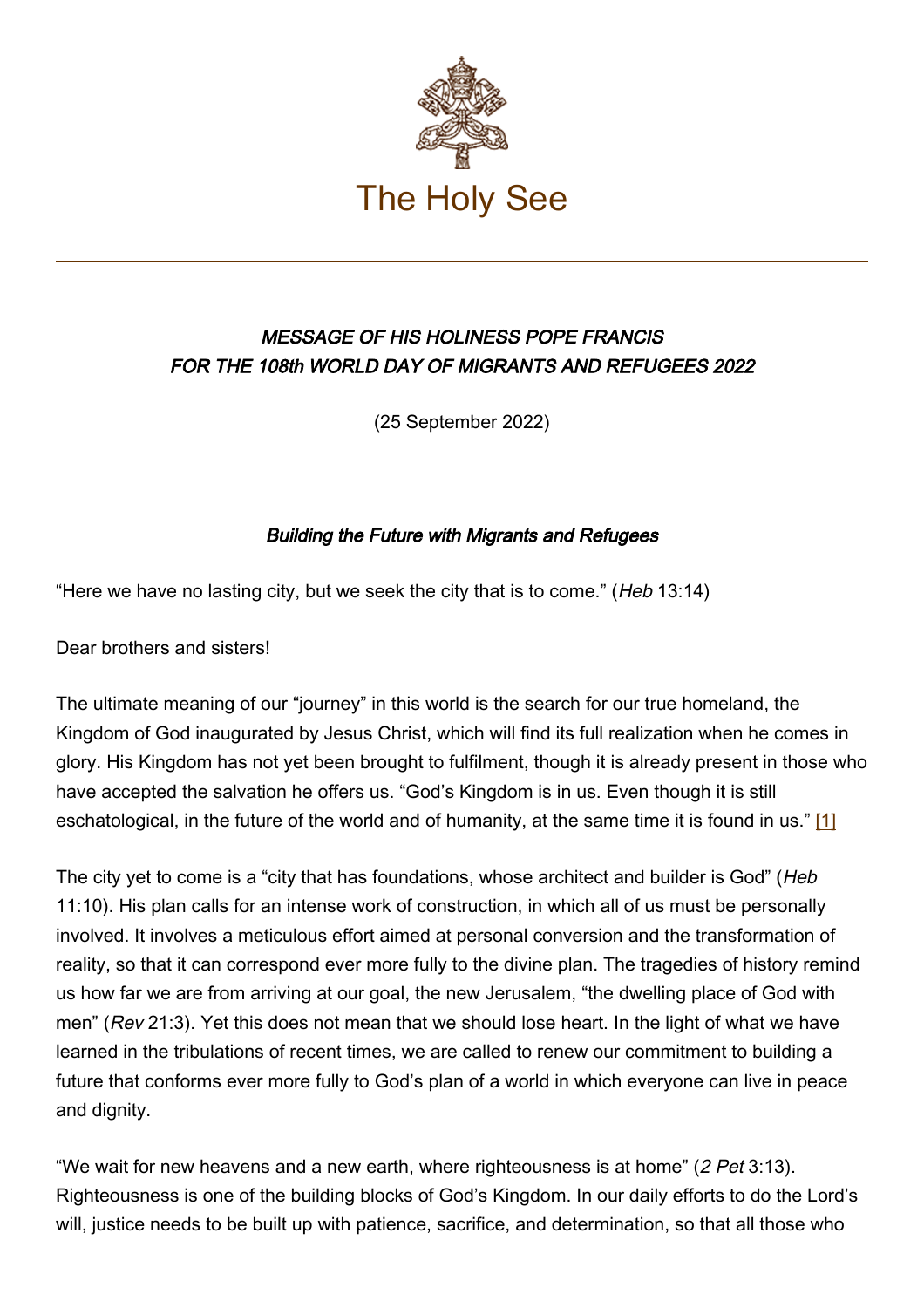hunger and thirst for it may be satisfied (cf. Mt 5:6). The righteousness of the Kingdom must be understood as the fulfilment of God's harmonious plan, whereby in Christ, who died and rose from the dead, all creation returns to its original goodness, and humanity becomes once more "very good" (cf. Gen 1:1-31). But for this wondrous harmony to reign, we must accept Christ's salvation, his Gospel of love, so that the many forms of inequality and discrimination in the present world may be eliminated.

No one must be excluded. God's plan is essentially inclusive and gives priority to those living on the existential peripheries. Among them are many migrants and refugees, displaced persons, and victims of trafficking. The Kingdom of God is to be built with them, for without them it would not be the Kingdom that God wants. The inclusion of those most vulnerable is the necessary condition for full citizenship in God's Kingdom. Indeed, the Lord says, "Come, you who are blessed by my Father. Inherit the Kingdom prepared for you from the foundation of the world. For I was hungry and you gave me food, I was thirsty and you gave me a drink, a stranger and you welcomed me, naked and you clothed me, sick and you took care of me, in prison and you visited me" (Mt 25:34- 36).

Building the future with migrants and refugees also means recognizing and valuing how much each of them can contribute to the process of construction. I like to see this approach to migration reflected in a prophetic vision of Isaiah, which considers foreigners not invaders or destroyers, but willing labourers who rebuild the walls of the new Jerusalem, that Jerusalem whose gates are open to all peoples (cf. Is 60:10-11).

In Isaiah's prophecy, the arrival of foreigners is presented as a source of enrichment: "The abundance of the sea shall be brought to you, and the wealth of the nations shall come to you" (Is 60:5). Indeed, history teaches us that the contribution of migrants and refugees has been fundamental to the social and economic growth of our societies. This continues to be true in our own day. Their work, their youth, their enthusiasm and their willingness to sacrifice enrich the communities that receive them. Yet this contribution could be all the greater were it optimized and supported by carefully developed programs and initiatives. Enormous potential exists, ready to be harnessed, if only it is given a chance.

In Isaiah's prophecy, the inhabitants of the new Jerusalem always keep the gates of the city wide open, so that foreigners may come in, bringing their gifts: "Your gates shall always be open; day and night they shall not be shut, so that nations shall bring you their wealth" (Is 60:11). The presence of migrants and refugees represents a great challenge, but at the same time an immense opportunity for the cultural and spiritual growth of everyone. Thanks to them, we have the chance to know better our world and its beautiful diversity. We can grow in our common humanity and build together an ever greater sense of togetherness. Openness to one another creates spaces of fruitful exchange between different visions and traditions, and opens minds to new horizons. It also leads to a discovery of the richness present in other religions and forms of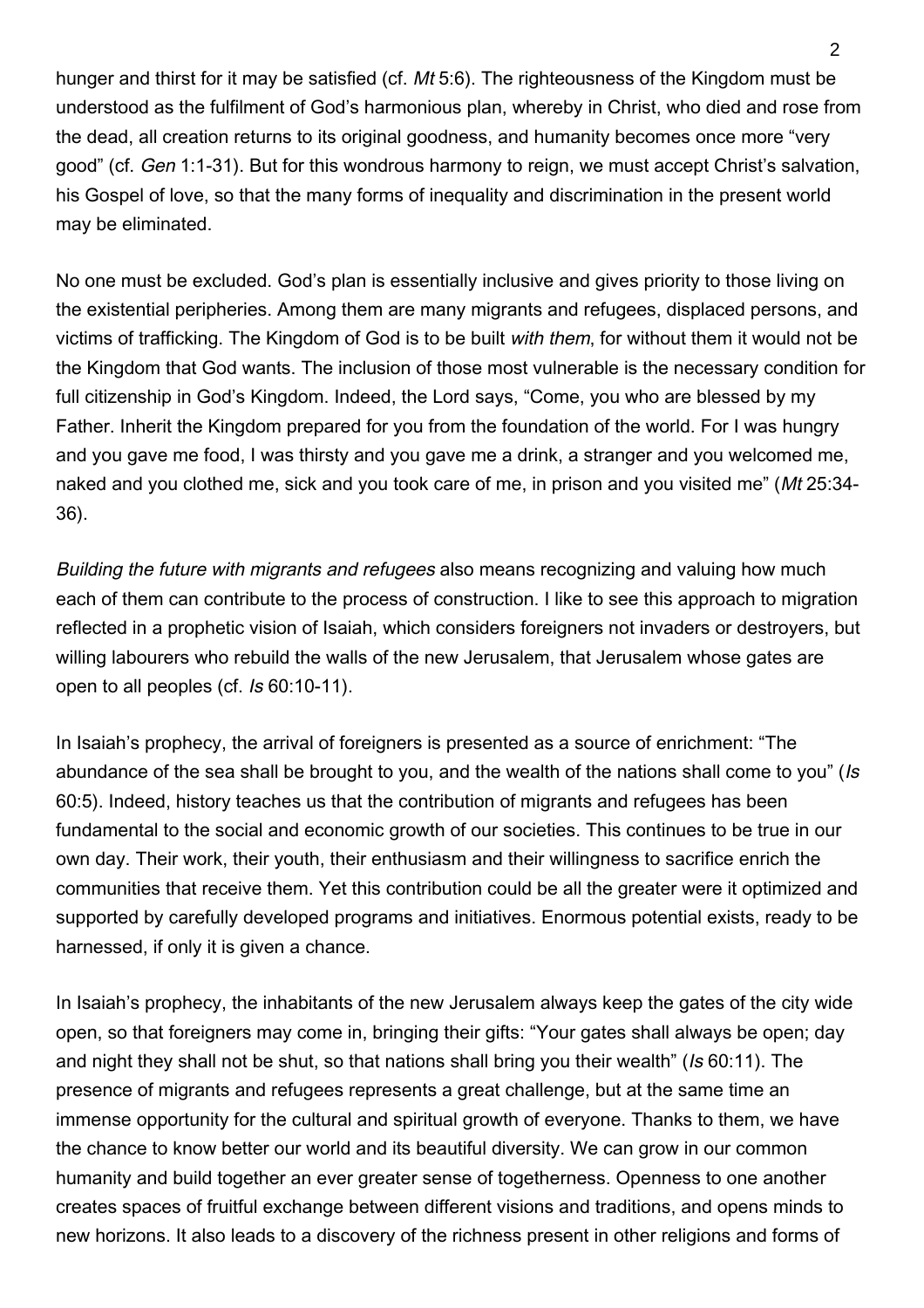spirituality unfamiliar to us, and this helps us to deepen our own convictions.

In the new Jerusalem of all peoples, the temple of the Lord is made more beautiful by the offerings that come from foreign lands: "All the flocks of Kedar shall be gathered to you, the rams of Nebaioth shall minister to you, they shall be acceptable on my altar, and I will glorify my glorious house" (Is 60:7). As we have seen, the arrival of Catholic migrants and refugees can energize the ecclesial life of the communities that welcome them. Often they bring an enthusiasm that can revitalize our communities and enliven our celebrations. Sharing different expressions of faith and devotions offers us a privileged opportunity for experiencing more fully the catholicity of the People of God.

Dear brothers and sisters, and, in a special way, young people! If we want to cooperate with our heavenly Father in building the future, let us do so together with our brothers and sisters who are migrants and refugees. Let us build the future today! For the future begins today and it begins with each of us. We cannot leave to future generations the burden of responsibility for decisions that need to be made now, so that God's plan for the world may be realized and his Kingdom of justice, fraternity, and peace may come.

## Prayer

Lord, make us bearers of hope, so that where there is darkness, your light may shine, and where there is discouragement, confidence in the future may be reborn.

Lord, make us instruments of your justice, so that where there is exclusion, fraternity may flourish, and where there is greed, a spirit of sharing may grow.

Lord, make us builders of your Kingdom, together with migrants and refugees and with all who dwell on the peripheries.

Lord, let us learn how beautiful it is to live together as brothers and sisters. Amen.

Rome, Saint John Lateran, 9 May 2022

## FRANCIS